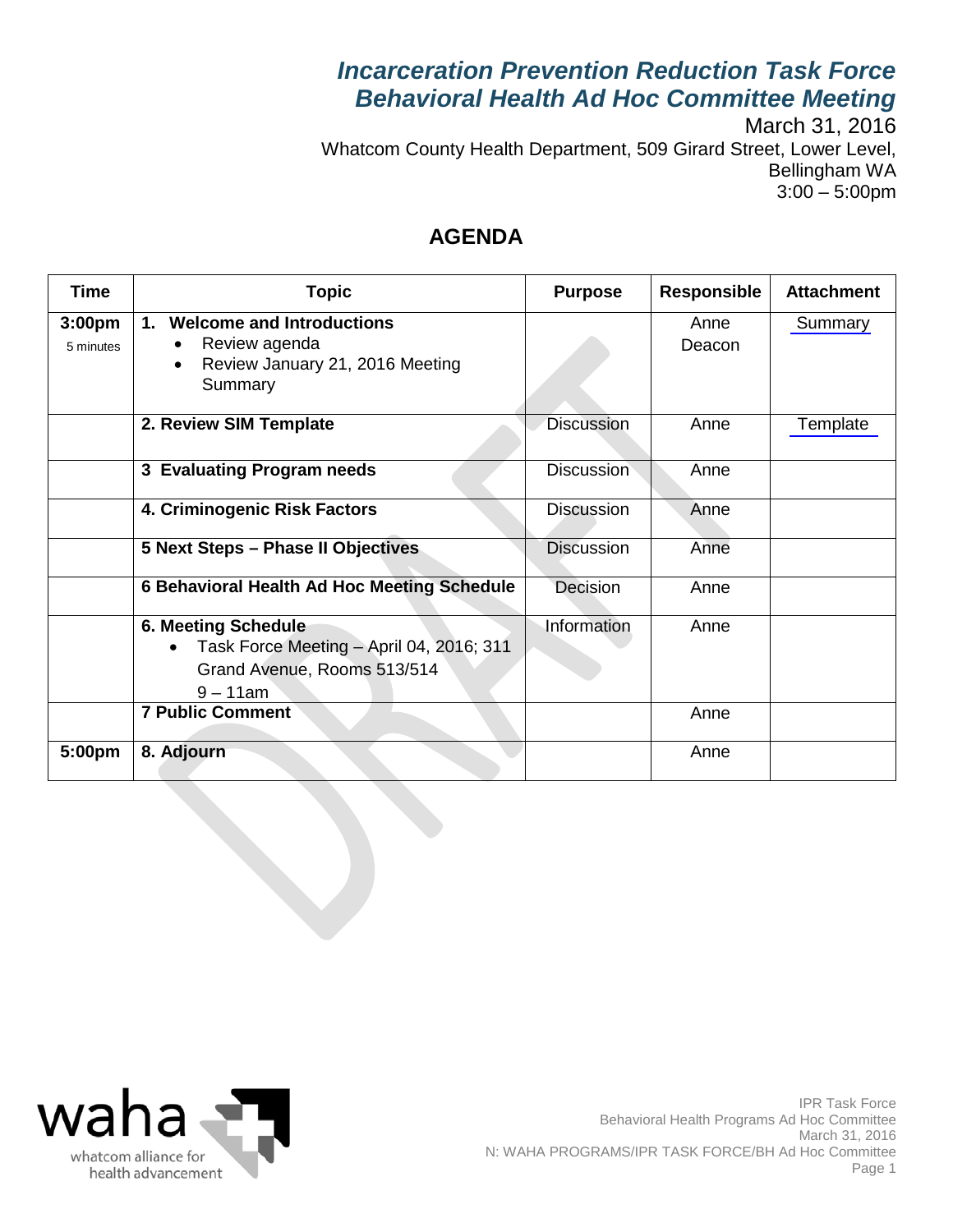## **Incarceration Prevention and Reduction Task Force**

Behavioral Health Ad Hoc Committee Meeting Summary, January 21, 2016 Whatcom Alliance for Health Advancement 800 East Chestnut, LL, Bellingham WA 4 – 6 pm

<span id="page-1-0"></span>

| <b>Attendance</b>                        |                                           |  |  |  |
|------------------------------------------|-------------------------------------------|--|--|--|
| <b>Present</b>                           | <b>Representing</b>                       |  |  |  |
| Bernstein, Jill                          | Citizen representative                    |  |  |  |
| Deacon, Anne                             | <b>Whatcom County Human Services</b>      |  |  |  |
| Finkbonner, Julie                        | <b>Lummi Nation</b>                       |  |  |  |
| Foster, Vince (proxy for Chris Phillips) | PeaceHealth St. Joseph Medical Center     |  |  |  |
| Morgan, Irene                            | <b>Restorative Community Coalition</b>    |  |  |  |
| Polidan, Randy                           | Unity Care NW                             |  |  |  |
|                                          |                                           |  |  |  |
| <b>Absent</b>                            |                                           |  |  |  |
| Gribbin, Susan                           | Consumer                                  |  |  |  |
| Manering, Byron                          | <b>Brigid Collins</b>                     |  |  |  |
| Parks, Jeff (proxy for Sheriff Elfo)     | <b>Whatcom County Sheriffs' Office</b>    |  |  |  |
| Walker, Kathy (proxy for Dave McEachran) | <b>Whatcom County Prosecutor's Office</b> |  |  |  |
| Winter, Greg                             | <b>Opportunity Council</b>                |  |  |  |
| <b>Guests</b>                            |                                           |  |  |  |
| <b>Sharon Grier</b>                      | Lummi Counselling Services                |  |  |  |
| <b>Chris Lewis</b>                       | Lummi Tribal Council Member               |  |  |  |
| <b>Nickolaus Lewis</b>                   | Lummi Tribal Council Member               |  |  |  |
| Matt McGrath                             | <b>Lummi Counselling Services</b>         |  |  |  |
|                                          |                                           |  |  |  |
| <b>Staff</b>                             |                                           |  |  |  |
| Mowery, Perry                            | <b>Whatcom County Health Department</b>   |  |  |  |
| Wight, Dean                              | WAHA, Lead Facilitator                    |  |  |  |
| <b>Meeting Summary</b>                   |                                           |  |  |  |

#### **1. Call to Order**

Anne called the meeting to order. The meeting summary from December 17, 2015 was reviewed by the Committee

#### **2. Phase One Report Review**

The Ad Hoc Committee discussed the Draft Phase One Report and provided thoughtful feedback. Key concerns included:

- Improve clarity
- Focus on the continuum of care
- Focus on early (pre-booking) interventions and Recovery Support Services
- Emphasize the critical importance of workforce development

Dean Wight and Anne Deacon will collaborate on summarizing key elements and representing the work of the committee.

#### **3. Lummi Behavioral Health Program**

Matt McGrath and Sharon Grier from Lummi Behavioral Health shared information regarding programs and services currently offered at Lummi Counselling Services.

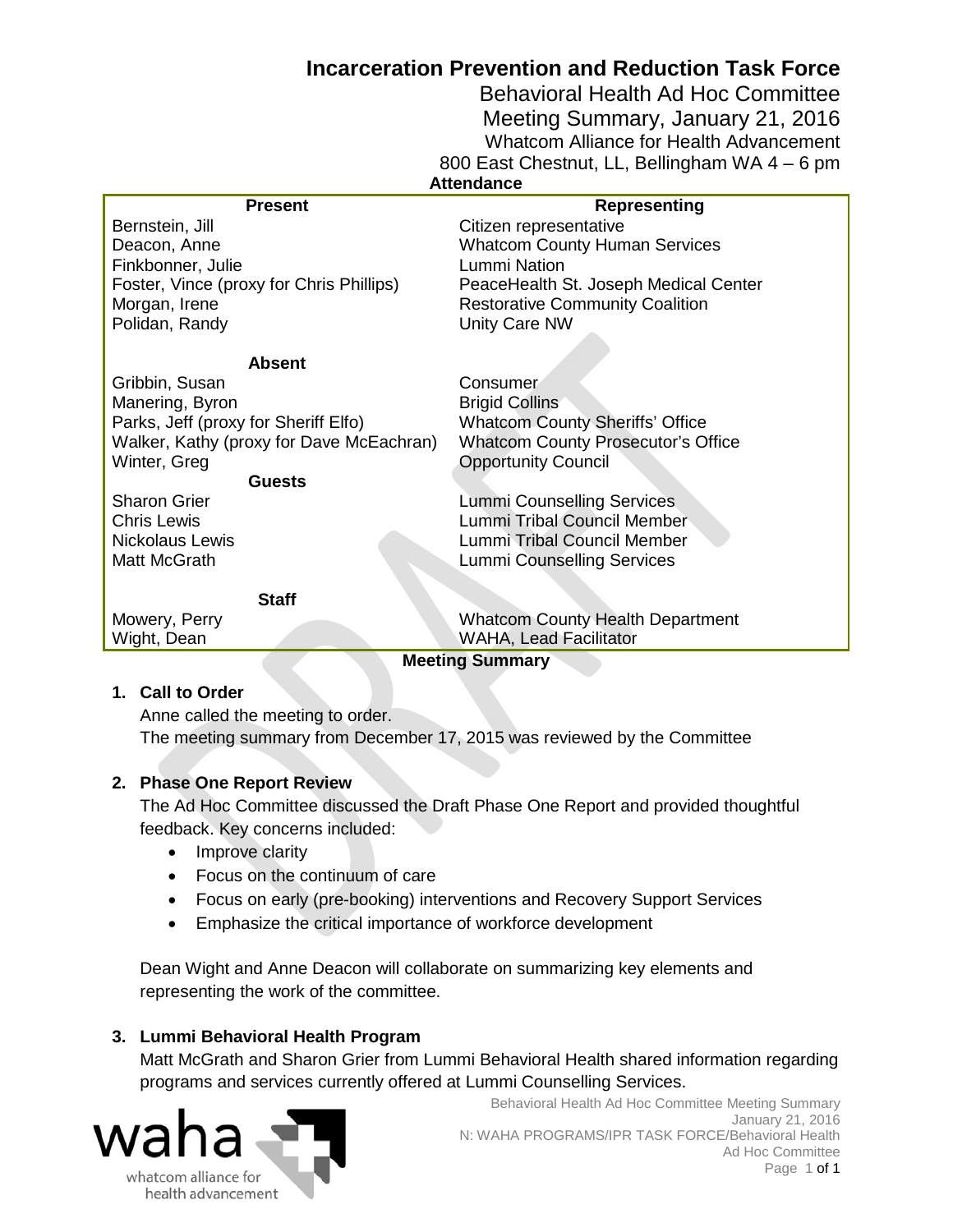## **Incarceration Prevention and Reduction Task Force**

Behavioral Health Ad Hoc Committee

Meeting Summary, January 21, 2016 Whatcom Alliance for Health Advancement 800 East Chestnut, LL, Bellingham WA 4 – 6 pm

Successes include:

- Medication Assisted Treatment program
- Involvement in the local schools
- Child focused/family driven community support programs
- Drug Court
- Intensive Outpatient Services.

Challenges and gaps in service delivery:

- Lack of inpatient treatment beds and distance to available bed space
- Reentry for the tribes
- Sentences > one year served in county jails
- Internal challenges with the way that their codes/laws are written
- Workforce development and recruiting staff

Future Work/Future Opportunities

- Pre-trial/pre-charging diversion programs
- First-time offender programs
- Expanding MAT to include Vivitrol
- Opportunity to improve communication with the Whatcom County Jail
	- o Improved information re. bookings into jail
	- o Mental health needs of tribal members incarcerated
	- o Release planning
- More information sharing re. broader community resources

#### **4. Phase Two Ad Hoc Goals**

Noted that there will be a June 2016 deliverable and a November 2016 Phase Two Report.

Dean will distribute the revised Draft Phase One Report to the Task Force.

#### **5. Meeting Schedule**

Task Force Meeting, February 01, 2016, 311 Grand Avenue, Rooms 513/514, 9 – 11am

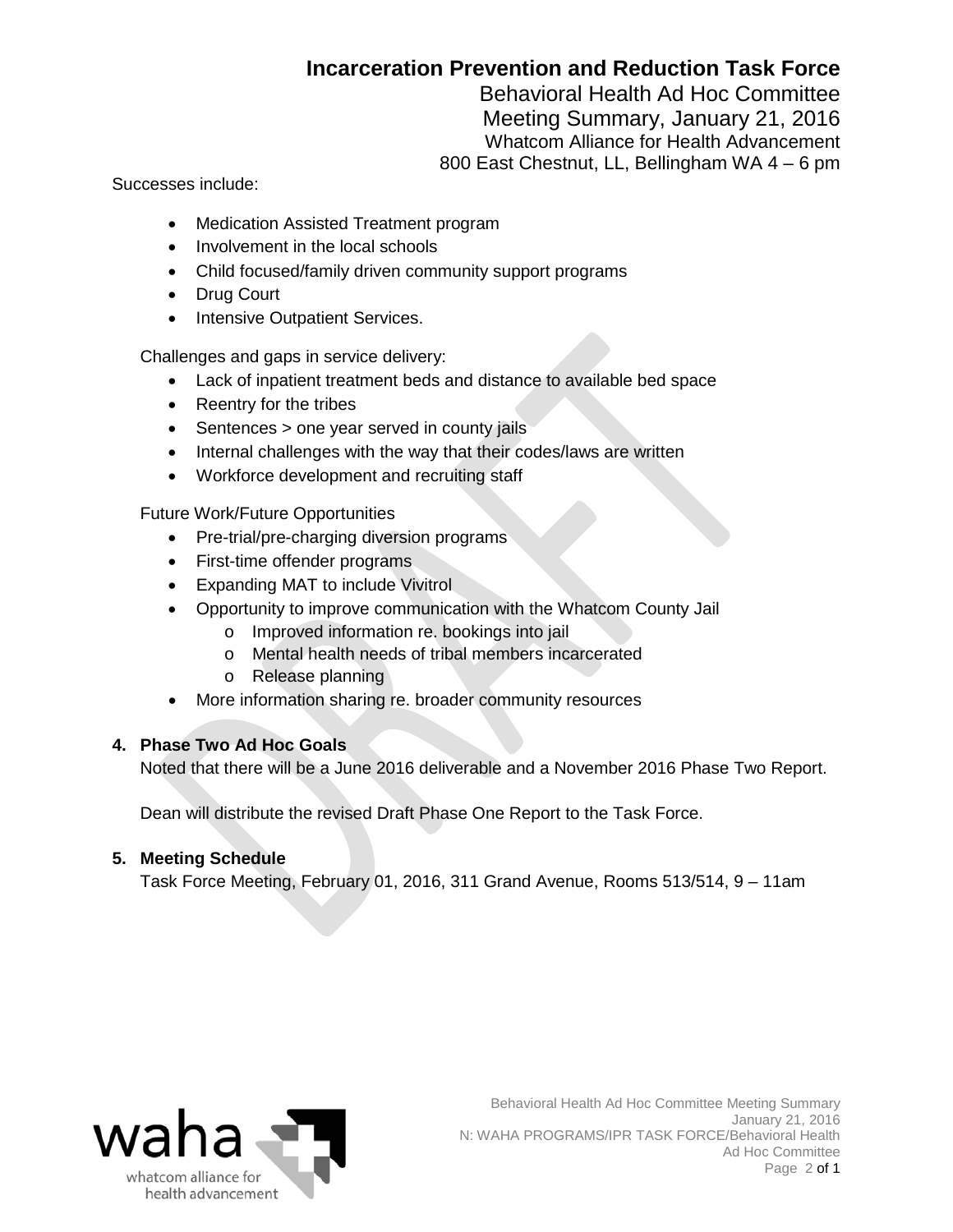# **Whatcom County Behavioral Health Sequential Intercept Map**

<span id="page-3-0"></span>